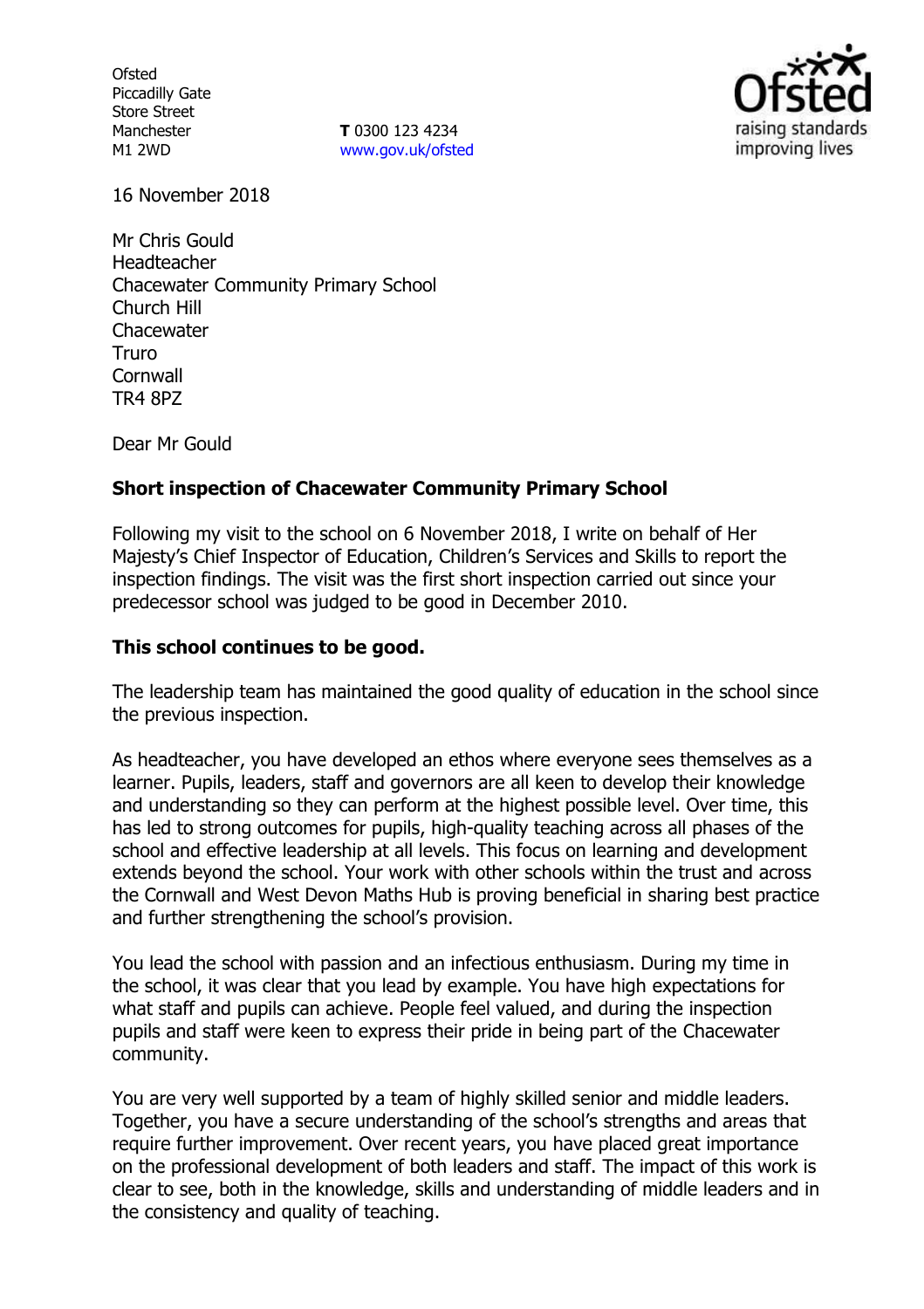

Pupils enjoy attending the school. They speak very highly of their teachers and of the support that they receive. Pupils were particularly keen to talk to me about the school's work to improve their approach to learning. They talked knowledgably about 'the four Rs' of resourceful, reciprocal, reflective and resilient learning, as well as the effect that these are having on their learning. The impact of this work was also evident during our visits to classrooms.

The Truro and Penwith Academy Trust provides strong strategic leadership and an effective balance of challenge and support. Trust leaders have a secure understanding of the school's strengths and areas for improvement. However, they recognise that a lack of precision in the school's development plans, for example around monitoring arrangements and success criteria, is preventing leaders from being held more rigorously to account for the school's outcomes.

The local governing body has an in-depth knowledge of the school. Governors play an active part in school life and are proactive in gathering information about the school's performance. For example, governors have spoken with pupils to provide themselves with information about girls' attitudes to mathematics. Governors talk positively about being part of a trust and welcome the opportunity that this brings. However, they have also ensured that the school has retained its identity at the heart of its community. For example, pupils play an active part in contributing to the parish council's development plan for the village.

Parents are overwhelmingly supportive of the school. Nearly all parents who completed Ofsted's online survey, Parent View, said that they would recommend the school to another parent. Parents are especially positive about the school's community feel and the range of opportunities that you provide. Comments, typical of those expressed by parents included, 'The headteacher has a clear vision for the school and is dedicated and passionate about providing great outcomes and opportunities for our children' and 'The school is extremely well led, and the excellent staff team provide a warm, nurturing environment for the children to learn and thrive in.'

# **Safeguarding is effective.**

The leadership team has ensured that all safeguarding arrangements are fit for purpose. The designated safeguarding lead has made sure that the school's policies and procedures are in line with the latest statutory guidance and implemented consistently across the school. She is well supported by a knowledgeable and skilled governor and, together, they maintain an assiduous approach to safeguarding.

Training is up to date and staff have an appropriate understanding of the vulnerabilities faced by pupils in the school. This includes aspects such as child sexual exploitation, female genital mutilation and the 'Prevent' duty, as well as local concerns such as county lines.

Pupils feel safe. This is a view shared by every parent who completed Ofsted's online survey, Parent View. Pupils say that bullying rarely happens. However, they are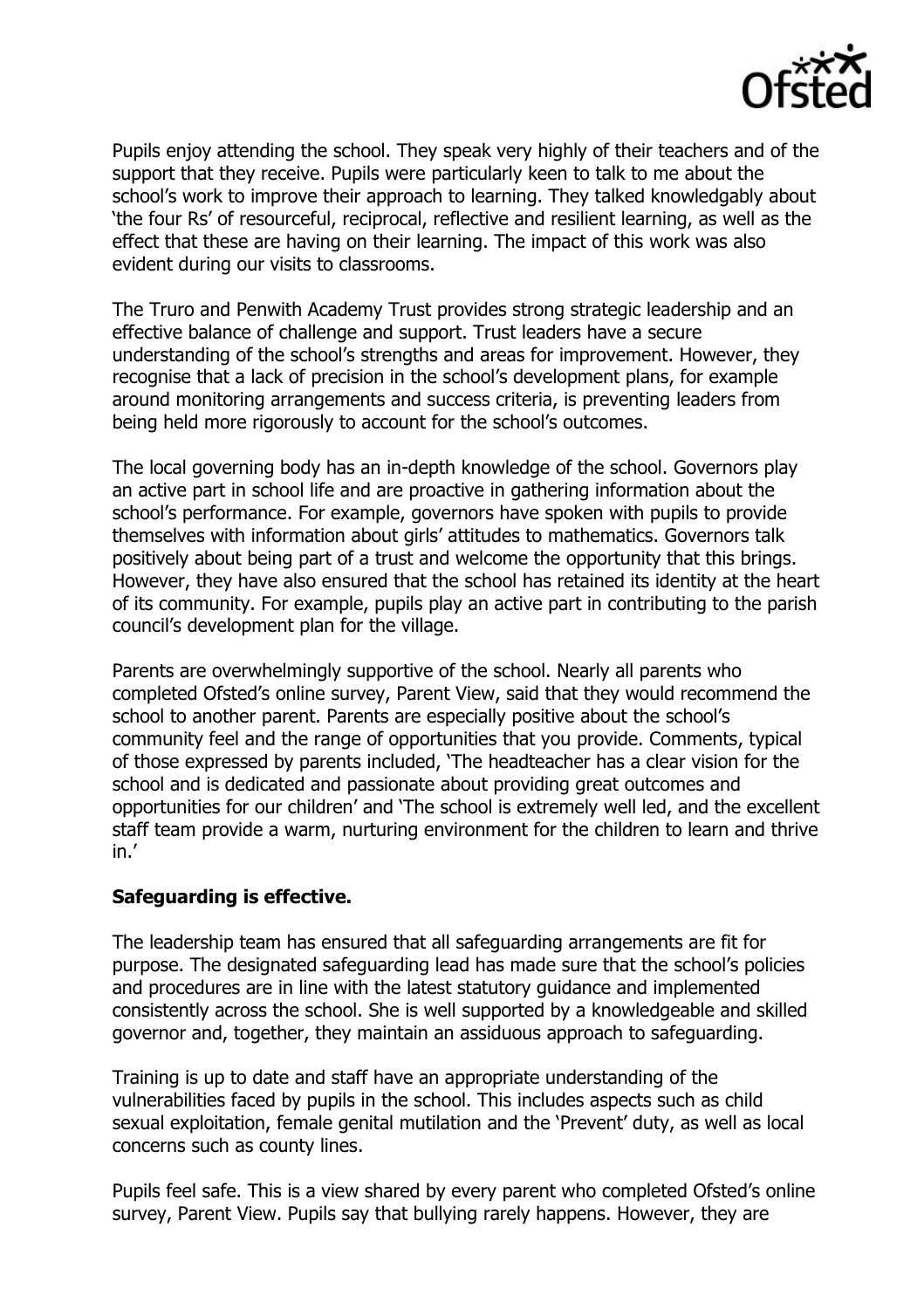

confident that any incidents would be dealt with effectively. The school has established strong partnerships with parents and a range of external professionals.

The school goes to great lengths to ensure that its pupils are as safe as possible both inside and outside of school. For example, the National Society for the Prevention of Cruelty to Children are regular visitors and all pupils benefit from visits from the Royal National Lifeboat Institution to discuss beach safety.

# **Inspection findings**

- At the start of the day, we discussed the main areas of focus for the inspection. Firstly, we agreed I would consider the school's work to raise the mathematical attainment of girls in key stage 2. This was because 2018 assessment information had highlighted some underperformance by girls from their starting points at the end of Year 2.
- $\blacksquare$  It was clear from the outset that you know this group of pupils well. You had identified their potential for weaker progress while they were in Year 5, as well as the factors that had contributed to this. Together with other leaders, you put in place a range of effective strategies to raise their outcomes and ensure that they made the strongest possible progress while they remained in the school.
- Many of these strategies, such as one-to-one support for girls, have remained in place for the current cohort of pupils. A scrutiny of the work in their books shows that they are making strong progress from their starting points. This is mainly a result of the high-quality teaching they receive. Teachers develop in pupils a secure conceptual understanding and provide pupils of all abilities with routine opportunities to think deeply about mathematics. Girls that I spoke with during the inspection told me how they now feel more confident with mathematics. They feel that this is empowering them to speak up more in class and discuss reasoning activities with greater conviction.
- Teachers' assessments for pupils at the end of key stage 1 showed that the proportion of pupils working at the expected standard in reading was not as high as the proportion of the same pupils who had met the expected standard in the phonics screening check a year earlier. Therefore, my second line of enquiry was to examine how effectively leaders are ensuring that, across key stage 1, pupils are making strong progress in developing key reading skills.
- Again, this is an area that leaders are fully aware of and have acted swiftly to rectify. Although the vast majority of pupils have a secure understanding of phonics, you have recognised that there has not been a sufficient focus in the past on developing pupils' higher-order reading skills, such as inference and deduction. This has prevented some pupils from being able to demonstrate that they are working securely within the expected standards at the end of Year 2. Across key stage 1, there is now a much stronger and earlier focus on developing pupils' comprehension skills. This was evident in the lessons we visited, as well as in pupils' written work. Additionally, pupils who I heard read were able to talk confidently about the texts they were reading.
- At the time of my visit, there was a limited amount of published information available for outcomes at the end of early years. We therefore agreed that I would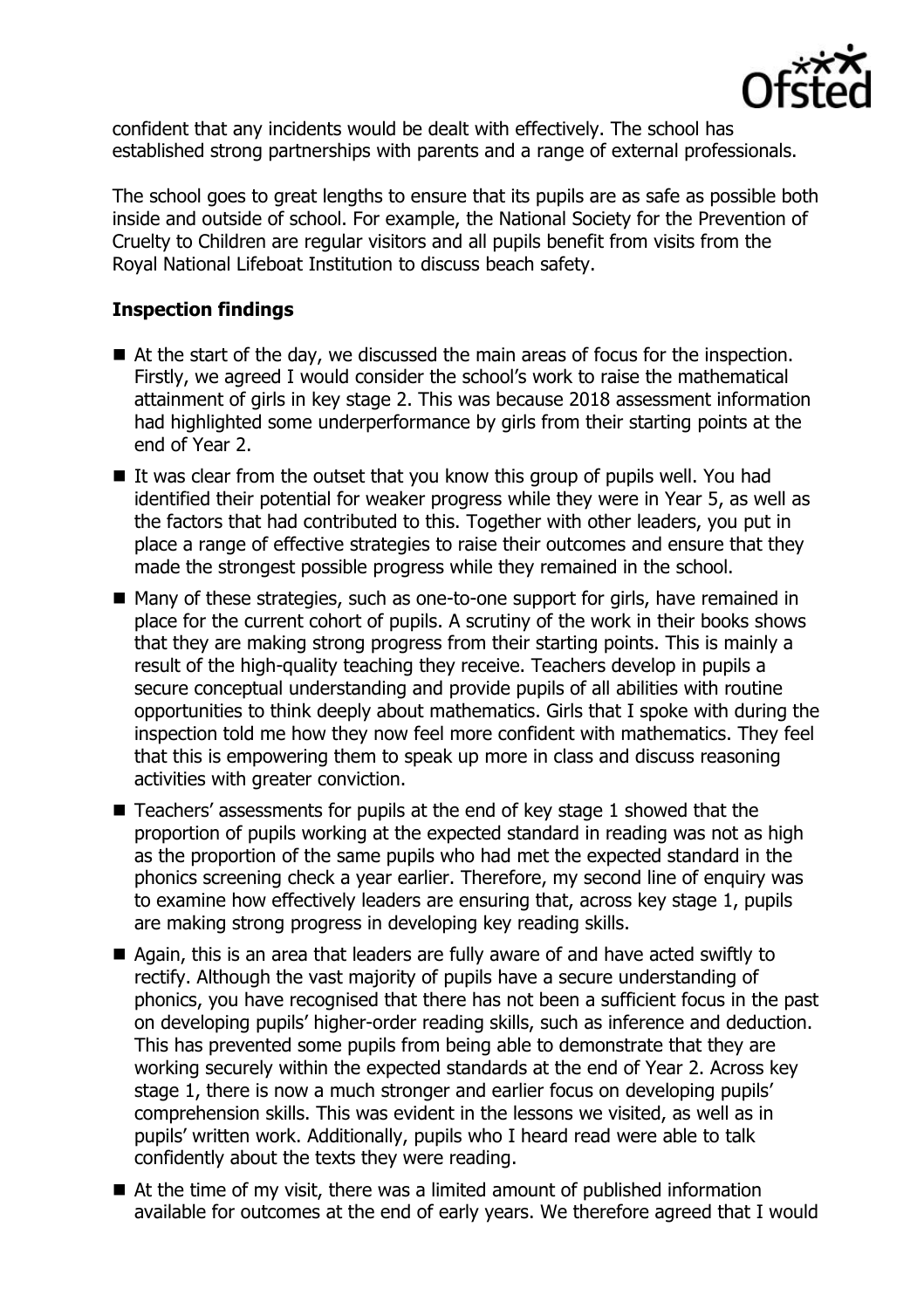

consider the progress of children currently in Reception, and especially the progress of those children capable of working at levels exceeding the early learning goals.

- Early years staff have a secure understanding of children's needs. They make good use of baseline assessments to identify what children can and cannot do. In activities where staff take the lead, they use questioning effectively to probe children's understanding and to challenge their thinking. They plan tasks carefully to address any gaps in children's skills. For example, in a mathematics activity children were using tweezers to estimate a number of objects. This was to develop their fine motor skills in readiness for writing.
- An increasing number of children start school with skills and understanding below those which is typical for the age. These children are making strong progress towards achieving the early learning goals and, consequently, a good level of development at the end of the Reception Year. However, we agreed that there needs to be a greater focus on those children who join the school with skills which are in line with, or above, those expected for their age. Development plans do not consider these children sufficiently, and in their independent play children do not routinely receive the guidance they require to challenge themselves and extend their learning. This is weakening the progress of middle- and high-attaining children.
- My final line of enquiry was to evaluate the quality of the school's curriculum and how effective it is in meeting the needs of pupils in the school. You have recently redesigned your curriculum, based on a clear rationale and a belief that it should enable pupils to 'flourish, reach and exceed their potential academically, artistically and physically'. Conversations with leaders, staff and pupils, as well as a scrutiny of work from across the school, demonstrates that you are being successful in meeting these aims. Pupils are enthusiastic about their learning, and teachers ensure that pupils are developing both their knowledge and skills across a range of subjects. Parents also appreciate this work. As one parent commented: 'We are impressed by the innovative ways in which the school provides a wide range of opportunities for the children outside of the core curriculum.'
- In tailoring your curriculum to the needs of Chacewater pupils, you have placed great importance in upholding local traditions while also raising pupils' aspirations. This is being achieved through a range of activities. For example, you have invited a variety of speakers into school to talk about their careers and hobbies. Additionally, in the assembly we visited pupils were enthusiastically singing the 'St Day Carol', accompanied by a local Cornish music group.

# **Next steps for the school**

Leaders and those responsible for governance should ensure that:

- $\blacksquare$  staff provide children in the early years with the guidance they require to demonstrate understanding and skills above the expectations for their age, particularly in their independent play
- school development plans contain precise information about what constitutes success and how, when and by whom the impact of actions will be measured.